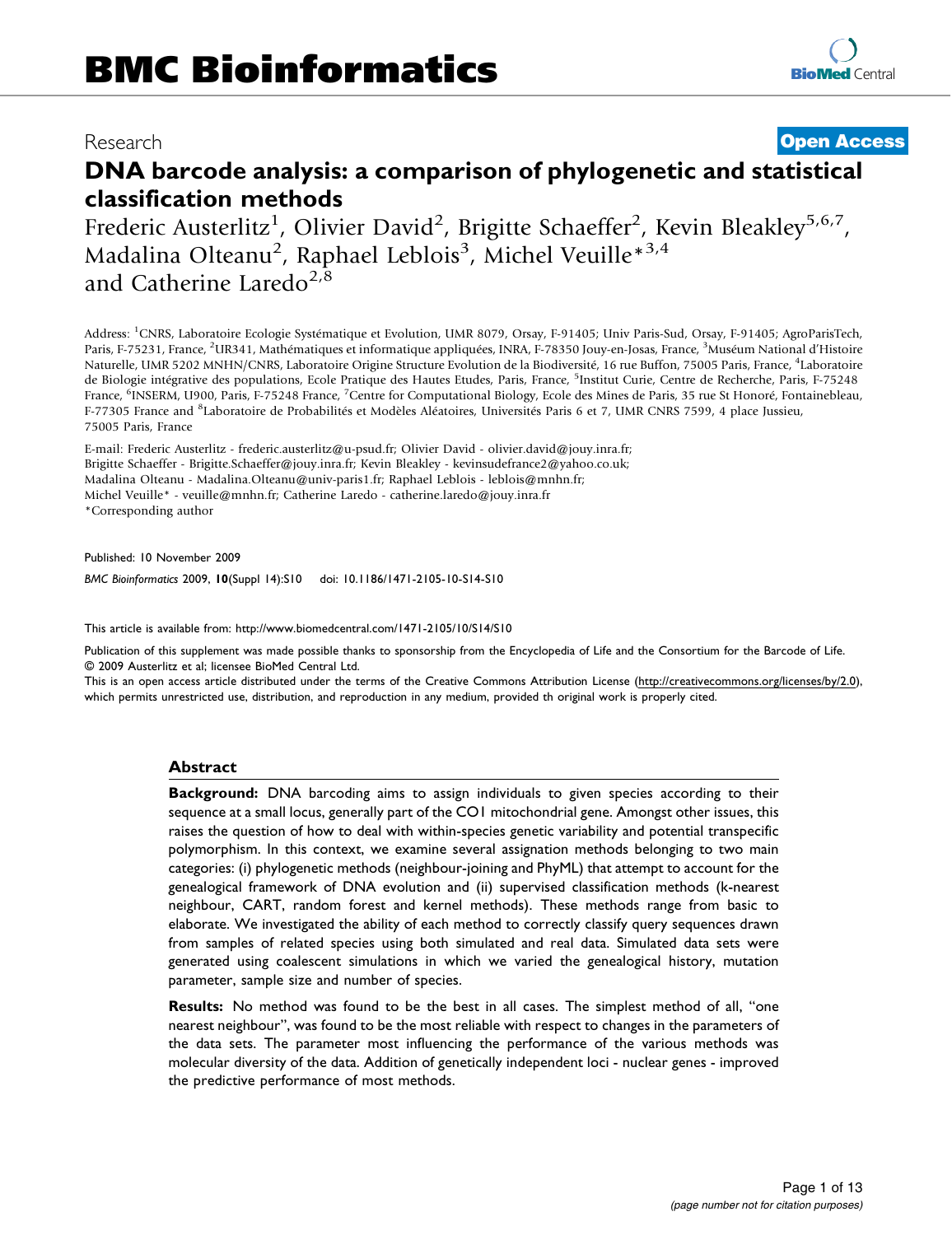Conclusion: The study implies that taxonomists can influence the quality of their analyses either by choosing a method best-adapted to the configuration of their sample, or, given a certain method, increasing the sample size or altering the amount of molecular diversity. This can be achieved either by sequencing more mtDNA or by sequencing additional nuclear genes. In the latter case, they may also have to modify their data analysis method.

# Introduction

Hebert et al. [[1](#page-11-0)] defined the DNA barcode as a short sequence used as a standard tool to identify the species to which an organism belongs. Its purpose is to provide a simple and automatic method to correctly identify species, with little or no recourse to taxonomic expertise. The 5' half of the cytochrome  $c$  oxydase I (COI) mtDNA gene has been chosen as the barcode locus for most animals, and gene markers with similar barcoding properties have been investigated in plants, fungi and protists. The approach has been successfully applied to various kinds of organisms [[2-4\]](#page-11-0), although problems have arisen in some cases. For instance, barcoding can be less successful in the case of paraphyly [\[5,6\]](#page-11-0). Moreover, horizontal transfer of mitochondria together with Wolbachia across species [\[7\]](#page-11-0) can make the COI locus ineffective.

Recently separated species will be the more difficult to distinguish with barcoding techniques. Indeed, these species may share many polymorphic sites that were polymorphic in the ancestral species. Time will be needed for these polymorphic sites to be fixed and for specific mutations to appear in each species. The number of mutations separating two individuals for the COI locus increases with their coalescence time, but since this locus is not itself the cause of speciation events, no clearcut change is expected to occur in its variation when crossing the border leading from one species to another. Hence, one important issue is to interpret data using methods that will minimise the probability of an incorrect conclusion.

In the simplest application of DNA barcoding, a reference data set from a given group of organisms (a genus or family) is constructed from the DNA barcode sequences of a reference sample of individuals known to belong to already described species. Then, query sequences of individuals from this group, but of unknown taxonomic status, are matched to this reference data set and data analysis consists in assigning these individuals to one of the given species [see e.g., the Barcode Of Life Data system, BOLD, [[8](#page-11-0)]]. Furthermore, specific analyses are needed to detect potentially new species using their barcode. We focus here on cases in which the query individual is already characterized at a given taxonomic level (e.g., family), for which a reference sample is available. Usually this attribution at high taxonomic level can be done either directly through phenotyping methods or through an initial BLAST procedure on the databases.

Figure [1](#page-2-0) shows several cases that may occur in the barcoding context. In the simplest case (Figure [1a](#page-2-0)), a species differs from all others by a diagnostic mutation  $(\alpha)$ , i.e., a mutation present only in all individuals of one species, but in none of the other species. This is only possible in cases of reciprocal monophyly, where the most common recent ancestor (MRCA) of all individuals in each species (individuals B and C in Figure 1a-c) is more recent than the global MRCA (individual A). Second, to be diagnostic for a given species, a mutation must occur in the lineage leading to the MRCA of this species, as for example mutation  $\alpha$  in Figure [1a.](#page-2-0)

Thus, a new mutation may or may not, by chance, be diagnostic. For instance, mutation  $\alpha$  is diagnostic in Figure [1a](#page-2-0), whereas mutation  $\beta$  in Figure [1b](#page-2-0) is not, as it occurred after the MRCA of species 2. Also, an apparently diagnostic mutation may not remain so if a larger sample is collected. In Figure [1c,](#page-2-0) a smaller sample may have suggested mutation  $\beta$  to be diagnostic, but it is not when considering the whole sample. A simple rule of molecular population genetics states that in a sample of n sequences, the probability that the genealogy of the sample includes the last common ancestor of the whole species is  $p \approx (n-1)/(n+1)$ . Thus, our confidence in having obtained a representative sample of the species variation increases with sample size, but will never reach the value of one.

It should be noted that barcoding is possible even without diagnostic mutations. In Fig. [1c](#page-2-0), mutations  $\gamma$ and  $\beta$  together contribute to characterize species 2, though neither of them is fixed. Even in absence of reciprocal monophyly (incomplete lineage sorting, Fig. [1d\)](#page-2-0), barcoding remains possible. Here, mutations  $\alpha$ and  $\beta$  characterize species 1 whereas mutations  $\gamma$  and  $\delta$ characterize species 2. All four mutations can thus be used in the barcoding procedure, but not mutation  $\varepsilon$  which is present in some individuals of both species. These last two cases explain why different data analysis methods may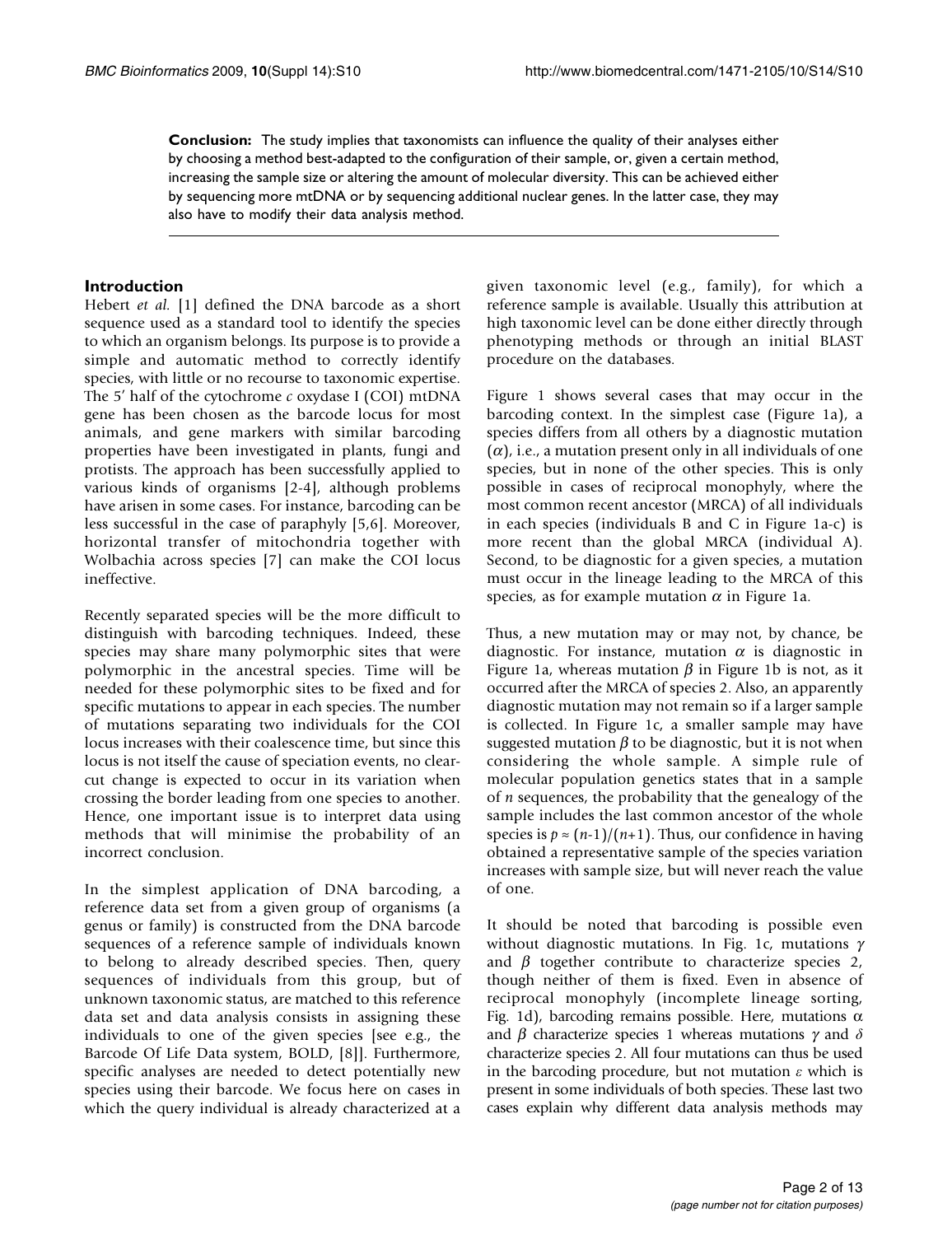<span id="page-2-0"></span>

#### Figure 1

Hypothetical representations of gene genealogies between two species and of some hypothetical mutation patterns between them. Individual A is the global MRCA of all individuals; individuals B and C are respectively the MRCA of the two derived species 1 and 2. Cases a, b and c correspond to reciprocal monophyly and case d to reciprocal paraphyly. In some cases of reciprocal monophyly, one mutation is diagnostic (a), while no mutation is diagnostic in other cases (b and c). A combination of mutation can also be sufficient to perform barcoding (c). Barcoding is also possible in the case of reciprocal paraphyly, by also using combinations of mutations that are specific to a given species (d).

perform differently on different data sets, as they are based on different rationale to extract the best information from the reference sample.

The routine data analysis procedure used by BOLD [\[8\]](#page-11-0) combines similarity methods with distance tree construction. First, the query sequence is aligned to the global alignment through a Hidden Markov Model (HMM) profile of the COI protein [\[9\]](#page-11-0), followed by a linear search of the reference library. The 100 best hits are selected as a pre-set of "closely related taggedspecimens". Second, a Neighbour-Joining tree using the Kimura 2-parameter (K2P) distance is reconstructed on both this set and the query sequence in order to assess the relationship between the query sequence and its neighbouring reference sequences [[10](#page-11-0)].

Barcoding methods can be divided into four categories: (i) similarity methods based on the match between the query sequence and the reference sequences (e.g., BLAST search); (ii) classical phylogenetic approaches like neighbour-joining [[11\]](#page-11-0) or maximum likelihood/Bayesian algorithms [[1](#page-11-0)][\[5\]](#page-11-0); (iii) k-nearest neighbour based on the K2P distance and statistical approaches based on classification algorithms with no underlying biological models [e.g., CAOS, [\[12](#page-11-0)]]; and (iv) genealogical methods [[13-15\]](#page-11-0) based on coalescent theory using maximum likelihood/Bayesian algorithms based on Monte Carlo Markov Chains (MCMC). An important question is whether a realistic biological, populational or phylogenetic model for DNA barcode sequence analysis is necessary. For example, purely statistical approaches may also be able to efficiently assign query sequences to species names.

The performance of several methods belonging to the first two categories were compared in another simulation study [[16\]](#page-11-0). This study focused on barcoding based on a single mitochondrial locus as in the standard procedure [[8](#page-11-0)]. It showed that there was generally no best-performing method, i.e., a given method could perform better than another for a given evolutionary scenario and the reverse could be true in another. In the present paper, we compare these methods with supervised statistical classification methods. In order to consider a wide range of methods, we retained six in total: two phylogenetic methods (neighbour-joining NJ [\[11](#page-11-0)] and PhyML [[17\]](#page-11-0)), one distance method (k-nearest neighbour, k-NN), and three supervised statistical classification methods: classification and regression trees (CART), random forest (RF) and kernel methods. We ran them on two kinds of data: simulated and real [\[4-6](#page-11-0)]. We did not consider coalescent-based MCMC methods as they were too computer intensive to be used in a simulation process requiring many replications. Moreover they require finely-tuned parameters (e.g., length of MCMC chains) to work properly and therefore could not be run comparatively on a large number of simulated samples.

We chose to put effort into varying conditions. This included the amount of sequence information ( $\theta$  ranging from 3 to 30), time since the split between the species (from  $T = 100$  to 10,000), number of species (from 2 to 5) and sample size per species (from 3 to 25). For practical reasons, barcode reference samples generally include between 5 and 10 individuals. As noted above, a sample of 10 individuals has a probability  $p \approx (n-1)/$  $(n+1) = 0.87$  of including the MRCA of a genealogy. Thus, we could not exclude that the gain in information brought about by a larger sample would influence differently analysis methods based on very different rationales. We therefore considered different sample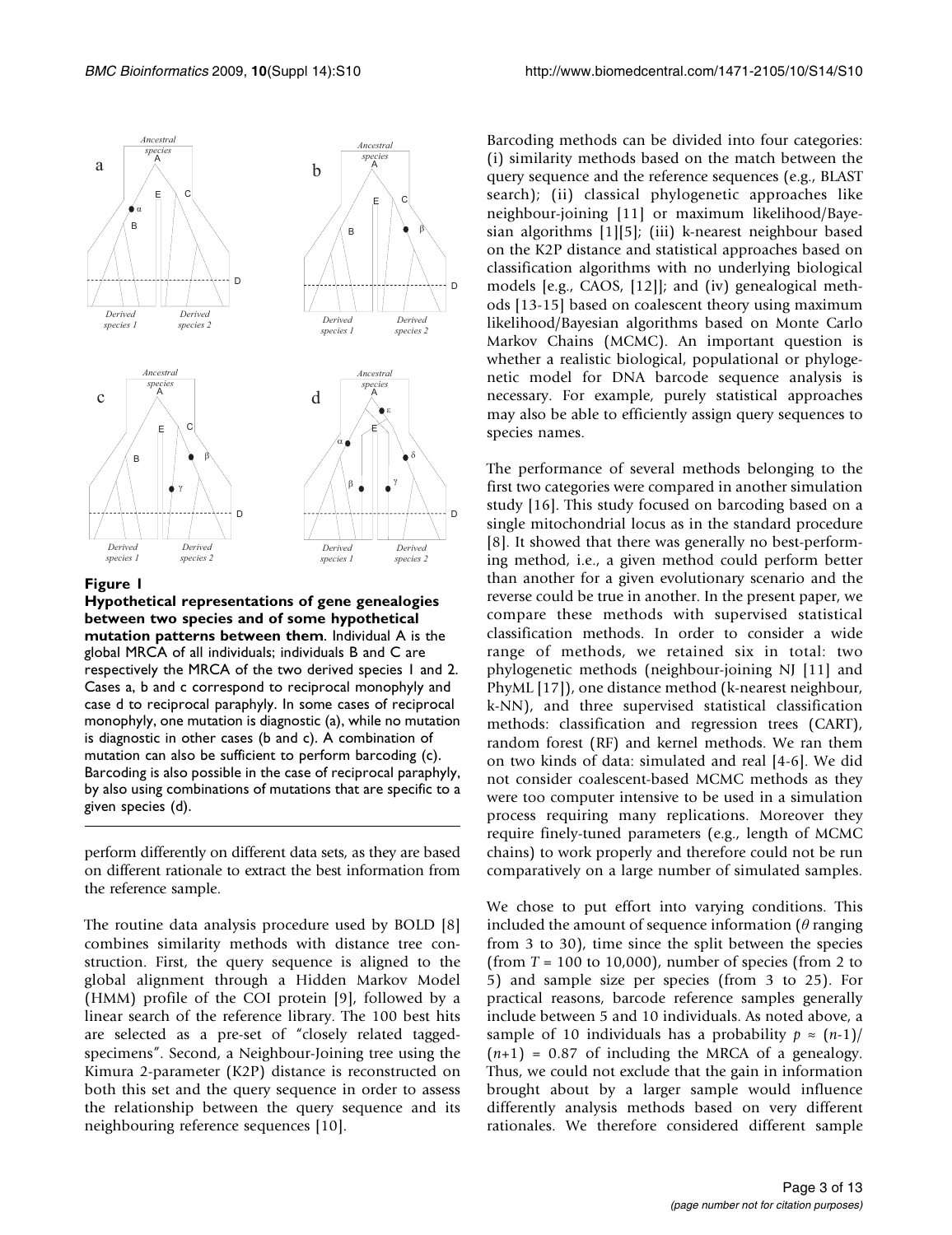sizes, from 3 to 25 individuals per species. Finally, since efficiency of DNA barcoding based on the mitochondrial COI gene alone has been questioned in some cases [[5](#page-11-0),[7](#page-11-0)], we also tested the performance of the various methods when including nuclear loci as additional information.

# Materials and methods

# Simulated data sets

In all simulations, we considered  $n<sub>s</sub>$  species consisting each of a single panmictic population. Each population was assumed to consist of  $N_f$  females and  $N_m$  males, with  $N_f = N_m = 1000$ , amounting to a total population size  $N = N_f + N_m = 2000$ . These species were assumed to have split simultaneously T generations ago from a single ancestral species of size N (see Figure 2 for a schematic representation of the case  $n<sub>S</sub> = 2$ ). An "individual" is represented by its sequence at the "barcode" locus (a mitochondrial locus, with mutation rate  $\mu_c$ ) and a given number  $n_1$  of nuclear loci (with mutation rate  $\mu_{\rm n}$ ), assuming full independence among loci. Individuals were assumed to be diploids with separated sexes, a sex ratio of 1:1 and a strictly maternal transmission of mitochondria. Hence, the population size was N diploid individuals for the nuclear loci (i.e., 2N chromosomes) and  $N_f = N/2$  haploid individuals (i.e., N/2 chromosomes) for the cytoplasmic locus. The population mutation parameter at each locus was thus



#### Figure 2

Schematic representation of simulations for two species ( $n<sub>S</sub>$  = 2). It is assumed that the species split T generations ago. The thin lines represent the coalescent lineages and stars indicate the mutations that occurred along these lineages. For each species, we simulated n reference individuals and one additional individual, which was used to test the methods.

 $\theta_c = N\mu_c$  for mitochondria and  $\theta_n = 4N\mu_n$  for nuclear loci. In all cases, we assumed  $\mu_c = 4\mu_n$  so that  $\theta_c = \theta_n$ , which we will simply denote  $\theta$  hereafter.

For each set of parameter values, we simulated a sample of  $n+1$  individual sequences in each species using the software Simcoal 2.1.2 [[18\]](#page-11-0). As a first step, this software simulates backwards in time the neutral coalescent process of the different lineages relating sampled sequences to their common ancestor. In the second step, it simulates mutations occurring on the different lineages. From the  $n+1$  sequences of each species, n sequences (hereafter referred to as the "reference sample") were used as the training data set (i.e., sequences for which the species was known) and the last sequence  $(n+1<sup>th</sup>)$  was used as the "query" (the sequence of an individual of unknown taxonomical status). However, for the change in the effective population size number, coalescent simulations were carried out the same way in the mitochondrial locus (the "barcode") and in nuclear loci, meaning that no intragenic recombination was assumed in the latter. This refinement would not have added much to the study, and the choice of some value for the non-zero recombination rate would have been arbitrary.

Five variable parameters were used. The mutation parameter had two possible values:  $\theta = 3$  and  $\theta = 30$ ; the reference sample size  $(n)$  had four possible values: 3, 5, 10 and 25; the time T since the split of the species took five values ranging from 100 generations  $(N_f/10)$  to 10000 generations (10 $N_f$ ); the number of species  $(n_s)$ ranged from 2 to 5; the number of nuclear loci  $(n_1)$  from 0 to 4. For the mutation process, we used a Kimura twoparameter (K2P) mutation model [[19\]](#page-11-0) with a transition/ transversion ratio of 9:1 and a uniform mutation rate over sites. A thousand simulations were run for each condition.

# Real-life data sets

We used three published data sets (Table [1\)](#page-4-0) on the genus Astraptes [[4](#page-11-0)], the cowries family [\[6\]](#page-11-0) and a subfamily of Amazonian butterflies [[5](#page-11-0)]. For cowries, we considered both the species and subspecies levels, when subspecies was known. The available locus data for Astraptes and cowries was the barcode (COI gene). In Amazonian butterflies, data included three loci: the COI barcode, a larger mitochondrial fragment (CoI + CoII + Leucine $tRNA$ ) and a nuclear gene (Ef1 $\alpha$ ). We could not however combine the mitochondrial and nuclear data since the Ef1 $\alpha$  sequences were available only for a subset of the individuals. The three data sets differed in size, in the number of species to classify and in the mutation parameter estimate  $\theta$  (see Table [1](#page-4-0)). Experimental data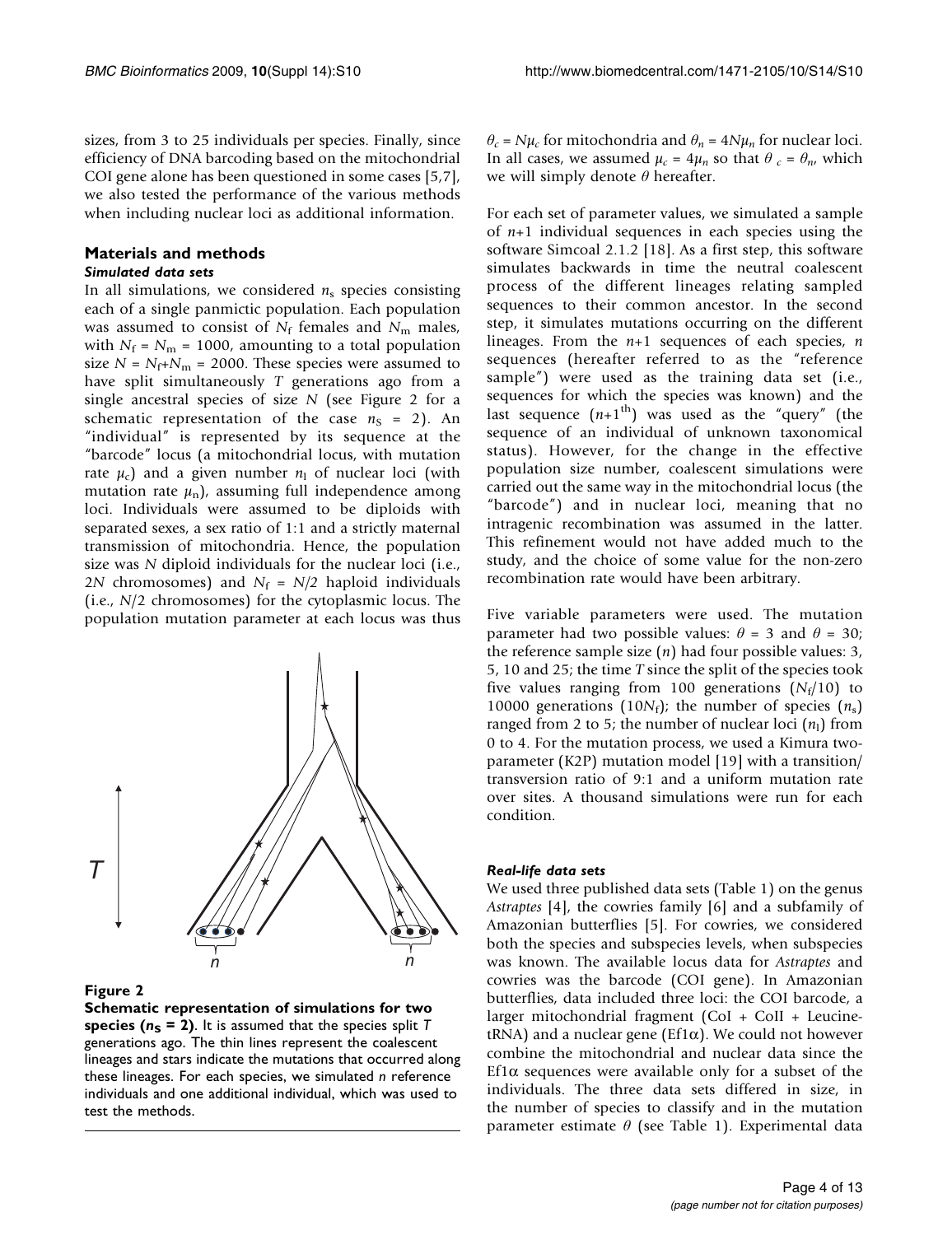| Data set                       | <b>DNA</b> marker               | N sample | $n$ taxa $a$ | $\boldsymbol{\theta}^{\boldsymbol{b}}$ | <b>Species determination</b> |
|--------------------------------|---------------------------------|----------|--------------|----------------------------------------|------------------------------|
| Astraptes                      | COI<br>(barcode)                | 466      | 12           | 15.32                                  | Phylogenetical               |
| Cowries species                | COI<br>(barcode)                | 2036     | 180          | 36.36                                  | Genetical and morphological  |
| Cowries species and subspecies | <b>COI</b><br>(barcode)         | 2036     | 249          | 36.36                                  |                              |
| <b>Amazonian Butterflies</b>   | <b>COI</b><br>(barcode)         | 424      | 6 I          | 46.13                                  | Morphological                |
| <b>Amazonian Butterflies</b>   | mt DNA<br>(Col+ Coll Leu-t RNA) | 424      | 61           | 146.09                                 |                              |
| <b>Amazonian Butterflies</b>   | nuclear (Efl $\alpha$ )         | 9        | 52           | 57.32                                  |                              |

#### <span id="page-4-0"></span>Table 1: Characteristics of the data sets used in this study

<sup>a</sup>Number of species or subspecies with at least two individuals.

*b* Average  $\theta$  value per species estimated with Watterson's [[37](#page-12-0)] estimate.

sets differed from simulated data sets as they included missing data and involved many species, ranging from 12 to 180, thus leading to situations which were not all met in simulations.

All six assignment methods were run on these real data sets. A leave-one-out procedure was applied in each case, which consisted in removing each individual in turn from the reference sample. The assignment method was then applied to this individual using the rest of the reference sample as a training sample. The performance of methods was evaluated as the rate at which the query individuals were successfully assigned to their species or subspecies. Individuals from species or subspecies represented by a single specimen were not used as queries in this procedure, but were retained in the training data set. For all these methods, a majority rule was used for assigning a species to query sequences. In statistical learning, it corresponded to choose a Bayes classifier associated with the 0-1 loss function [[20\]](#page-11-0).

# Neighbour-joining (NJ)

Neighbour-joining is a phylogenetic method consisting in constructing a tree from a distance matrix [\[11\]](#page-11-0). For each data set, the trees were built using the reference sample and the queries together, with the implementation provided by the APE package [\[21](#page-11-0)] in R [[22](#page-11-0)], assuming a K2P distance between sequences. After completion of the tree, the query was assigned to the most numerous species among the members of its sister-group (Figure 3). When the two most represented species were in equal number in this group, the sister group at the upper level was used, and the same majority rule was again applied, and so on whilst equality remained. If no majority finally emerged, the result was classified as ambiguous. This very occasionally occurred in

the simulated data sets and never occurred in the real data sets.

# PhyML

This alternative phylogenetic method [\[17](#page-11-0)] is based on maximum likelihood. We used the function *phyml test* provided in APE that allows selection of the mutation model with the lowest Akaike information criterion (AIC) value. The tree was used as a decision criterion using the same majority rule as described for neighbourjoining.

#### k-nearest neighbour classification (k-NN)

We developed an R function to apply this method [[23\]](#page-11-0) to DNA sequences. The method was used to rank the



#### Figure 3

Illustration of our assignment technique for the phylogeny-based methods. X denotes the query sequence to assign, and individuals  $1_x$  or  $2_x$  belong respectively to species 1 or 2. In case A, the sister group  $(1, 1, 3, 2, 1)$  of X contains a majority of individuals of species 1, thus  $X$  is assigned to species 1. In case B, the sister group  $(l_l, l_3, 2_l, 2_d)$  of X contains an equal number of individuals of species 1 and 2, thus we have to consider the sister group at the upper level (one node above), this group is  $(1_1, 1_3, 2_1, 2_4, 1_2)$  and contains a majority of species 1 individuals. X is thus assigned to species 1.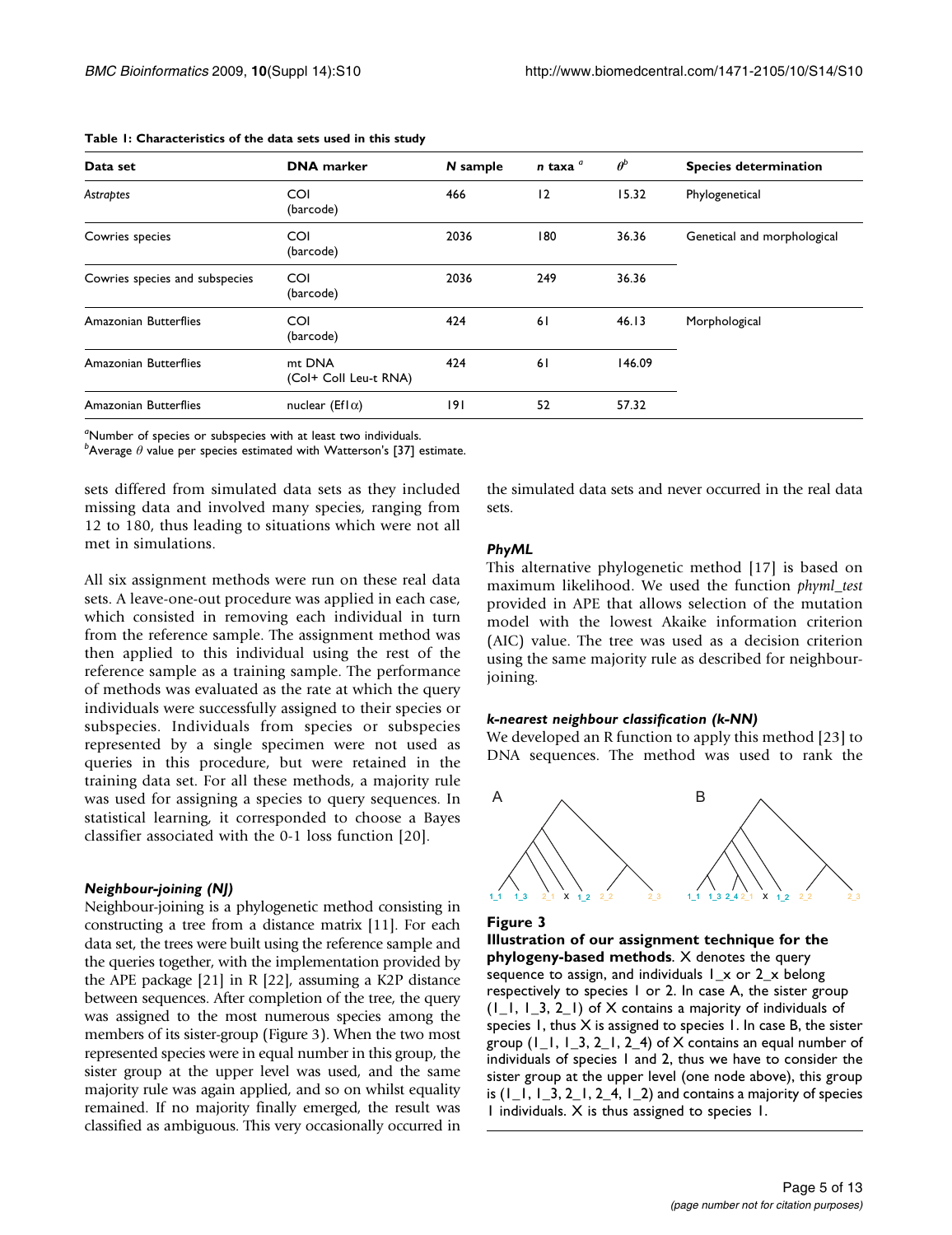sequences of the training set by their closeness to the query sequence using the K2P distance computed using the dist.dna function of APE. Following this, the query was classified as belonging to the species including the largest number of its k closest neighbours, where  $k = 1$ , 2, 3... represents a value chosen by the user. If two or more sequences were located at the same distance from the query, both of them were included in the set of neighbours. When two species were in equal number among the k-nearest neighbours, the sequence was classified at random as belonging to one of these species. Three values of  $k$  ( $k = 1, 2, 3$ ) were initially considered. However, as the method always performed best with  $k = 1$  (1-NN), results are provided here only for this case.

#### Classification and regression trees (CART)

This method [[24\]](#page-11-0) constructs a binary tree based on a learning sample (here the reference sequences). At the root level, all DNA sequences are put in the same class. At each step, a node is partitioned into two sub-nodes following a splitting rule based on the allelic state of the reference sequences at a given site. For each node t, if  $p_i$ denotes the proportion of sequences belonging to species j, a measure of its impurity can be defined using the Gini index  $i(t)$ :

$$
i(t) = 1 - \sum_{j=1}^{k} p_j^2.
$$

At each step, the algorithm computes the impurity reduction provided by each site s with  $\Delta I_s = i(t) - i(t_{1s})$   $i(t_{2s})$ , where  $t_{1s}$  and  $t_{2s}$  are the sub-nodes created when splitting with respect to s. The site s providing the largest impurity reduction is selected and the sequences at node t are split according to the different allelic states at this site. The splitting process stops when no significant gain in purity is obtained in adding more nodes.

According to their allelic state at the selected sites, each query sequence is first assigned to a leaf of the tree. The sequence is then assigned to the majority species in this leaf [\[20](#page-11-0)]. We ran this method using the R package rpart version 3 [\[25](#page-11-0)]. In this package, missing data are handled as follows: when the nucleotide at a splitting site is missing in a query sequence, the method finds the alternative site (with no missing data) that correlates the most with this site, and uses it instead as a splitting site.

#### Random forest (RF)

This algorithm [[26\]](#page-11-0) overcomes some potential limitations of CART. Indeed, the first splitting site in CART influences subsequent splits, which may result in constraining the classification tree. To overcome this,

the RF method generates a large number of trees from the learning sample by drawing subsets of  $m$  polymorphic site without replacement. Each subset is used to create a classification tree as in CART, which leads to a species assignment for a query sequence using the same majority rule as the CART method. Finally, the query sequence is assigned to the species indicated by the majority of trees.

We used the R package *randomForest* [\[27](#page-11-0)] to implement this method. We built 200 trees per data set. For real-life data sets, the number  $m$  of randomly selected polymorphic sites was optimized with the function tuneRF of randomForest. This procedure would have taken too long for the simulated data sets. Thus, for them, we used the same value of m for each set of simulations with given parameters. We tried various values of m ranging from  $\sqrt{V}$  to  $V/2$ , where V is the number of polymorphic sites. We found that it was best to choose  $V/2$  for small values of V and  $\sqrt{V}$  for large values of V. Missing data were handled with the function rfImpute of randomForest. This method includes two steps: first, it replaces the missing nucleotide at a given site with the most frequent nucleotide at this site; second it performs randomForest on the resulting data and calculates a proximity matrix between individuals (based on the frequency at which pairs of individuals are in the same terminal node) and updates the value of the missing nucleotide of the individual with the nucleotide having the largest average proximity. This second step is iterated five times.

#### Kernel methods

A kernel method [\[28](#page-12-0)] is an algorithm that projects data into a usually high-dimensional space and finds a hyperplane that aims to separate, as well as possible, data from each class (here the different species). The mapping of the original data to this new space is encoded by a kernel, here meaning a positive real-valued measure of pairwise similarity between data points. The effectiveness of kernel method algorithms is thus highly dependent on the choice of kernel as this determines separation of the classes in the new space. In the present context, kernel methods are relevant as we can define kernels to give pairwise comparisons between nucleotide sequences.

In this work, we proceeded by first retaining the set of polymorphic sites in the learning sample. We then used a contiguous subsequence kernel [[29\]](#page-12-0) defining similarity between sequences based on how many subsequences of length 1,2,..., S (where S is the number of polymorphic sites in the sequence) were not only shared between sequences but also aligned to the same set of positions in the global alignment. Intuitively, members of the same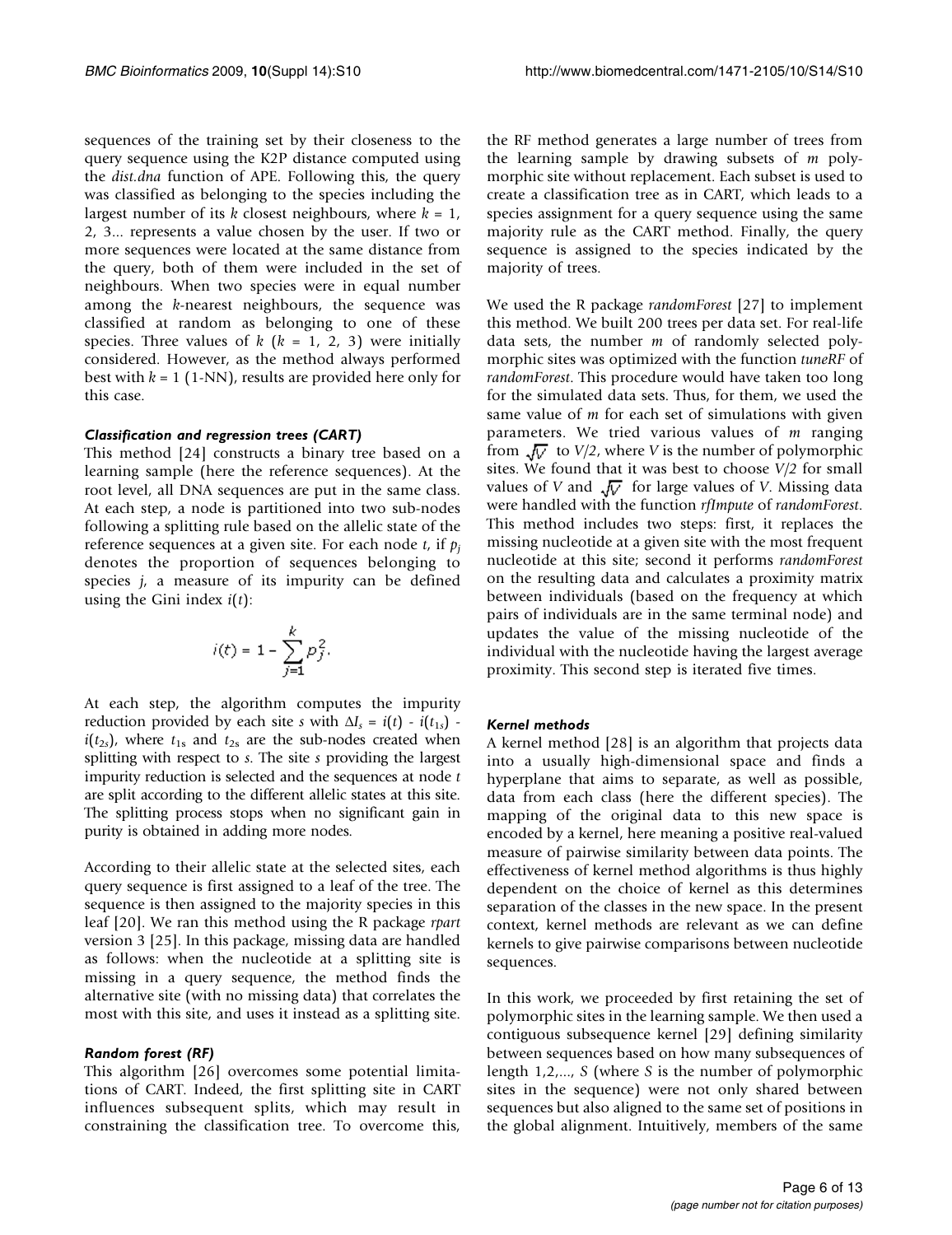species should have more such common subsequences than members of different species. The contiguous subsequence kernel projects the learning set (nucleotide sequences) into a new (high-dimensional Euclidean) space and we then find a maximum-margin separating hyperplane using the SVM (Support Vector Machine) algorithm [[28\]](#page-12-0). Query sequences are then projected into this space and classified based on which side of the hyperplane they fall on.

#### Combining nuclear and cytoplasmic data

When information was available for one or several nuclear loci in addition to the cytoplasmic locus, the analysis was performed at each locus separately. Since nuclear loci are diploid, we assumed the two haplotypes of individuals at each nuclear locus to be known separately. The assignment of the query individual was performed through a voting procedure, in which the vote of each locus was weighted as follows. For NJ, PhyML and kernel methods, it was based on its proportion of correct assignment for the reference sample. For 1-NN, CART and RF, the weights were the probability for each locus of the query individual to belong to the various species.

#### Results

#### Simulated data sets

The supplementary table (Additional file [1](#page-11-0)) shows the success rate of the different methods (except kernel methods) for all parameter values when barcoding is performed with a single mitochondrial locus and no nuclear loci. We can see first that the performances of all methods were rather similar and some perform better than others depending on the situation. We see that among classification methods, 1-NN and RF generally performed better than CART, but not in all cases. Among phylogenetic methods, NJ performs slightly better than PhyML in most cases. When comparing the best phylogenetic method (NJ) and the best supervised classification methods (1-NN or RF, depending on the case), the difference was often slight, and sometimes not significant. 1-NN appeared to be the most reliable method, being always among the best performing ones.

This is seen more clearly in Tables [2](#page-7-0) through [5](#page-8-0) in which we present the success rates of the different methods when varying one parameter at a time, starting in all cases from the same model. This model involves a pair of species having diverged from each other  $N_f/2$  generations ago, where  $N_f$  is the effective female population size. It is worth noting that an  $N_f/2$  separation time corresponds to half the expected coalescence time of two sequences in a standard Wright-Fisher model (selective neutrality, constant population size, panmixia). In this model, the size of the reference sample is 10. The results were examined for two values of  $\theta$ : 3 and 30.

The values obtained for this model are shown in each of Tables [2](#page-7-0), [3,](#page-7-0) [4](#page-8-0), [5](#page-8-0) below (see e.g., Table [2](#page-7-0), for rows "separation time =  $500$ "). For this model, the performance of the various assignment methods ranged from an 86.30% to 87.25% success rate for  $\theta = 3$  and from a 93.50% to 96.20% success rate for  $\theta$  = 30. The best method was NJ in the first case and PhyML in the second. It will be seen in the following that this result is not stable when changing simulation conditions.

#### Varying speciation time

Results are shown in Table [2](#page-7-0). For a speciation time of  $N_f$ 10 (first line), all methods performed very poorly with a success rate under 66% for a small mutation rate ( $\theta$  = 3). This separation time is very low and was designed as the lower boundary of the observations. Note however that all methods already reached a success rate of about 75% for this low speciation time when polymorphism was increased ( $\theta$  = 30). Contrastingly, almost all methods showed a 100% success rate for very long separation times (*T* =  $5N_f$ , *T* =  $10N_f$ ).

For intermediate conditions (T =  $N_f/2$  or  $N_f$ ), four methods had rather similar performances: NJ, PhyML, RF and 1-NN. CART and the kernel method also showed good performances for low  $\theta$  values but were relatively less successful for high  $\theta$  values. Overall, PhyML and NJ appeared to be the best methods for high  $\theta$  values, and 1-NN the best method for low  $\theta$  values.

#### Varying sample size

Results are shown in Table [3](#page-7-0). First, the success rate of all methods increased with sample size  $(n)$ . This increase was sometimes quite large. For instance, for the 1-NN method with  $\theta$  = 3, the success rate was only 78.35% for  $n = 3$  but was 91.05% for  $n = 25$ . In general the best-performing method for the low  $\theta$  value was NJ, but it was 1-NN for the high  $\theta$  value. Overall, 1-NN appeared as the best method among those which did not significantly depart from the best score, as was already the case for varying speciation time.

#### Increasing the number of speciation events

Few speciation events occur simultaneously. Simulating the simultaneous divergence of three to five species may thus seem somewhat unrealistic. However, taxonomic groups may undergo more or less extensive bursts of evolutionary radiations and we took this condition as a simple and replicable way to simulate this evolutionary context, which corresponds to a "worst-case scenario" for barcode analysis, as the lineages of all species may intermingle. Results are shown in Table [4](#page-8-0). Increasing the number of species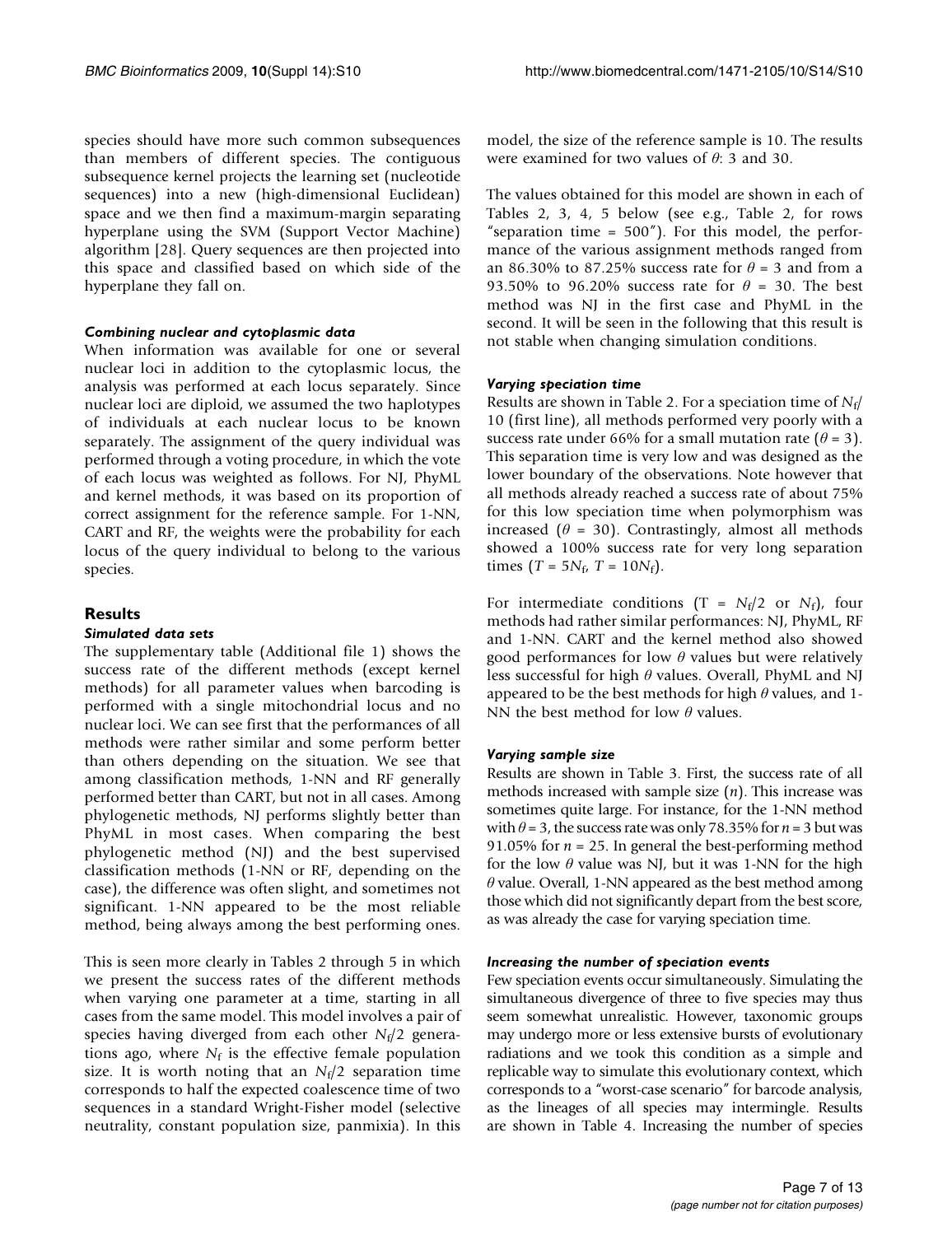| <b>Speciation time</b> | NJ        | PhyML     | <b>I-NN</b> | <b>CART</b> | <b>RF</b> | <b>Kernel</b> | P < 0.05 | P < 0.01       |
|------------------------|-----------|-----------|-------------|-------------|-----------|---------------|----------|----------------|
| (A) $\theta$ = 3       |           |           |             |             |           |               |          |                |
| 100 <sub>1</sub>       | 62.90     | 62.25     | $65.45*$    | 65.40       | 64.30     | 64.95         |          |                |
| 500+                   | $87.25*$  | 86.30     | 87.20       | 87.15       | 86.40     | 87.15         |          |                |
| 1000                   | 95.90     | 96.00     | $96.75*$    | 96.55       | 96.00     | 95.75         |          |                |
| 5000                   | $100.00*$ | $100.00*$ | $100.00*$   | 99.85       | $100.00*$ | 99.80         |          |                |
| 10000                  | $100.00*$ | $100.00*$ | $100.00*$   | $100.00*$   | $100.00*$ | 99.90         |          |                |
| (B) $\theta$ = 30      |           |           |             |             |           |               |          |                |
| 100                    | 75.60     | 75.30     | $76.25*$    | 75.50       | 77.75     | 73.45         |          |                |
| 500+                   | 96.10     | $96.20*$  | 95.55       | 93.50¶      | 95.25     | 94.00¶        | 2        | $\overline{2}$ |
| 1000                   | $99.15*$  | $99.15*$  | 98.55       | 97.10¶      | 98.35¶    | 96.90¶        |          |                |
| 5000                   | 99.95     | $100.00*$ | $100.00*$   | 99.40¶      | $100.00*$ | 99.45¶        |          |                |
| 10000                  | $100.00*$ | $100.00*$ | $100.00*$   | 99.40¶      | $100.00*$ | 99.55         | 2        | 2              |

<span id="page-7-0"></span>Table 2: Success rate (%) of data analysis methods with varying speciation time; mtDNA sequences were simulated for two species and a sample size n = 10; the mutation parameter  $\theta$  was either 3 (A) or 30 (B)

\*Best score.

¶significantly below the best score. Columns 8 and 9 indicate the number of methods with p-values below 0.05 and 0.01 respectively. †Focal set of parameters, for comparison across tables.

Table 3: Success rate (%) of data analysis methods when varying the reference sample size; mtDNA sequences were simulated for two species and a speciation time of T = 500 (N<sub>f</sub>/2); the mutation parameter  $\theta$  was either 3 (A) or 30 (B)

| Reference<br>sample size | <b>NJ</b> | PhyML  | <b>I-NN</b> | <b>CART</b> | <b>RF</b> | Kernel | P < 0.05       | P < 0.01 |
|--------------------------|-----------|--------|-------------|-------------|-----------|--------|----------------|----------|
| (A) $\theta$ = 3         |           |        |             |             |           |        |                |          |
| 3                        | 77.45     | 77.50  | 78.05*      | 77.15       | 77.35     | 76.15  |                |          |
| 5                        | 84.20*    | 83.85  | 83.30       | 82.95       | 82.40     | 82.10  |                |          |
| 10 <sub>1</sub>          | $87.25*$  | 86.30  | 87.20       | 87.15       | 86.40     | 87.15  |                |          |
| 25                       | 92.00*    | 91.70  | 91.10       | 90.80       | 89.40¶    | 90.75  |                |          |
| (B) $\theta$ = 30        |           |        |             |             |           |        |                |          |
| 3                        | 82.80     | 82.95  | $83.55*$    | 79.40¶      | 81.95     | 80.45  | $\overline{2}$ |          |
| 5                        | 89.50     | 89.45  | $90.25*$    | 86.20¶      | 89.30     | 86.85T |                |          |
| 10 <sub>1</sub>          | 96.10     | 96.20* | 95.55       | 93.50¶      | 95.25     | 94.00¶ |                |          |
| 25                       | 98.95     | 98.95  | $99.15*$    | 98.30¶      | 99.00     | 98.20¶ | $\overline{2}$ |          |

\*Best score.

¶significantly below the best score. Columns 8 and 9 indicate the number of methods with p-values below 0.05 and 0.01 respectively. †Focal set of parameters, for comparison across tables.

decreased the success rate of all methods. The decrease of the success rate was however much slower when  $\theta$  was high than when it was low. The kernel method and CART appeared to be the methods most sensitive to an increased number of species: the decrease in their success rate with an increasing number of speciation events was the strongest. Again the other four methods had similar results, the NJ method performing slightly better than the others in a majority of cases.

#### Adding nuclear loci

When a taxonomic case is difficult to resolve, a researcher may choose to sequence nuclear loci, which are genetically independent. We considered the effect of adding these nuclear loci. Results are shown in Table [5.](#page-8-0) The success of all assignment methods increased when the number of loci was increased. This increase was generally substantial, though not always. In particular, the RF method appeared quite poor at incorporating the information provided by the nuclear loci for the low  $\theta$ value. For the low  $\theta$  value, 1-NN was always the best method when at least one nuclear locus was included. All other methods were highly significantly less successful in almost all cases. For the high  $\theta$  value, all methods performed about the same except for a single case of a significant difference for CART.

#### Real-life data sets

These data sets combine all parameter variations as considered earlier, in a way which is difficult to systematically study with simulations. Thus, any of the barcoding drawbacks previously presented might occur, with the additional difficulties of the occurrence of missing data and of species with different population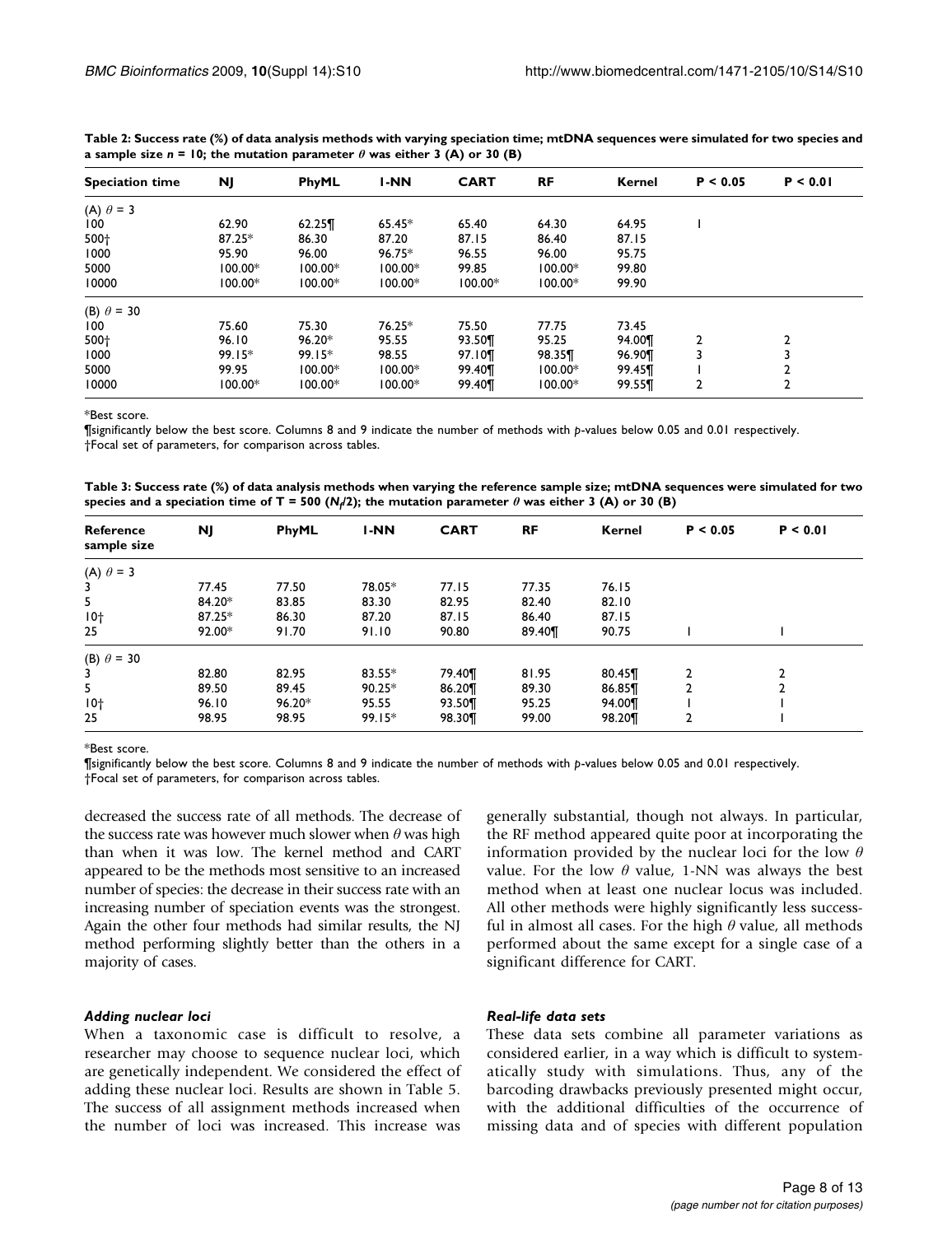| <b>Number of species</b> | <b>NJ</b> | PhyML    | <b>I-NN</b> | <b>CART</b> | <b>RF</b> | <b>Kernel</b> | P < 0.05 | P < 0.01 |
|--------------------------|-----------|----------|-------------|-------------|-----------|---------------|----------|----------|
| (A) $\theta$ = 3         |           |          |             |             |           |               |          |          |
| $2^{+}$                  | 87.25     | 86.30    | 87.30*      | 87.15       | 87.20     | 87.15         |          |          |
| 3                        | $81.73*$  | 80.77    | 80.67       | 80.40       | 80.97     | 81.10         |          |          |
| 4                        | 75.80     | 75.00    | 75.40       | 75.68       | 75.95*    | 74.78¶        |          |          |
| 5                        | $73.26*$  | 72.36    | 72.58       | 72.84       | 73.22     | 70.74¶        |          |          |
| (B) $\theta$ = 30        |           |          |             |             |           |               |          |          |
| 2 <sub>1</sub>           | 96.10     | $96.20*$ | 95.55       | 93.50¶      | 95.25     | 94.00¶        |          |          |
| 3                        | 94.40*    | 94.23    | 94.00       | 90.93¶      | 93.50     | 92.10¶        |          |          |
| $\overline{4}$           | 93.78*    | 93.73    | 92.90       | 90.10¶      | 92.53     | 91.40¶        |          |          |
| 5.                       | 92.46     | 92.38    | 92.70*      | 88.98¶      | 92.08     | 90.46         | 2        |          |

<span id="page-8-0"></span>Table 4: Success rate (%) of data analysis methods for a number of species ranging from two to five; mtDNA sequences were simulated for a reference sample size n = 10 and a separation time T = 500 (N<sub>f</sub>/2); the mutation parameter  $\theta$  was either 3 (A) or 30 (B)

\*Best score.

¶significantly below the best score. Columns 8 and 9 indicate the number of methods with p-values below 0.05 and 0.01 respectively. †Focal set of parameters, for comparison across tables.

Table 5: Success rate (%) of data analysis methods for a number of additional nuclear loci; DNA sequences were simulated for two species, for a sample size n = 10 and a speciation time  $T = 500$  (N/2); the mutation parameter  $\theta$  was either 3 (A) or 30 (B)

| Number of<br>nuclear loci $(n_1)$ | <b>NJ</b> | PhyML    | <b>I-NN</b> | <b>CART</b> | <b>RF</b> | <b>Kernel</b>      | P < 0.05 | P < 0.01 |
|-----------------------------------|-----------|----------|-------------|-------------|-----------|--------------------|----------|----------|
| (A) $\theta$ = 3                  |           |          |             |             |           |                    |          |          |
| 0 <sub>1</sub>                    | 87.25     | 86.30    | $87.30*$    | 87.15       | 86.40     | 87.15              |          |          |
|                                   | 88.05¶    | 87.10    | $91.40*$    | 89.70       | 83.55¶    | 83.70 <sub>T</sub> | 4        | 4        |
| $\overline{2}$                    | 90.60¶    | 90.35    | 95.00*      | 93.20¶      | 86.25¶    | 86.80T             |          |          |
| 3                                 | 92.80¶    | 92.40¶   | $96.20*$    | 95.05       | 88.95¶    | 89.75              | 4        |          |
| 4                                 | 94.70¶    | 94.60¶   | $97.70*$    | 96.55       | 91.30¶    | 91.90              | 5        | 4        |
| (B) $\theta$ = 30                 |           |          |             |             |           |                    |          |          |
| 0†                                | 96.10     | $96.20*$ | 95.55       | 93.50¶      | 95.25     | 94.00¶             |          |          |
|                                   | 96.00     | 96.20    | 96.80       | 95.95       | 97.00*    | 96.10              |          |          |
| 2                                 | 98.55*    | 98.55*   | 98.35       | 98.05       | 98.15     | 97.60              |          |          |
| 3                                 | 99.40     | 99.30    | 99.50*      | 98.95¶      | 99.40     | 98.75              |          |          |
| 4                                 | 99.75*    | 99.70    | 99.75*      | 99.50       | 99.75*    | 99.50              |          |          |

\*Best score.

¶significantly below the best score. Columns 8 and 9 indicate the number of methods with p-values below 0.05 and 0.01 respectively. †Focal set of parameters, for comparison across tables.

sizes. For the Astraptes data set (Table [6](#page-9-0)), all methods performed well with a success rate around 99%. For the two cowries data sets, the CART method was the least powerful. All other methods had a success rate above 90%, except PhyML and the kernel method for cowries at the subspecies level. The performance of all methods decreased for the cowries when subspecies were considered. The 1-NN and NJ methods performed the best for the species data set, while the RF method performed slightly better for the data set including subspecies. Similarly, almost all methods had similar success rates of above 90% for the three Amazonian butterfly data sets. CART and RF performed poorly for  $Ef1\alpha$ . CART also performed poorly for the enlarged mtDNA sequence. The best performing method depended on the gene considered, although the 1-NN and NJ methods were always among the best, whilst the others did not perform well for at least one of the data sets.

# **Discussion**

#### Comparison between methods

We aimed to compare the efficiency of six methods falling into two categories, which finally appear to constitute three groups: phylogenetic methods (NJ and PhyML), a simple distance-based method (1-NN) and three supervised statistical classification methods (CART, RF, kernel methods). In the simulation study, the success rates of the various methods were generally very close. The differences appeared significant in some cases because we ran a large number of simulations. However, these differences are often rather slight in magnitude. For half of the conditions surveyed in this study, no method significantly departed from the best performing one. Another striking result emerging from the simulation study is that best performing methods depended on the conditions. This had already been shown when comparing several distance and phylogenetic methods [\[16](#page-11-0)].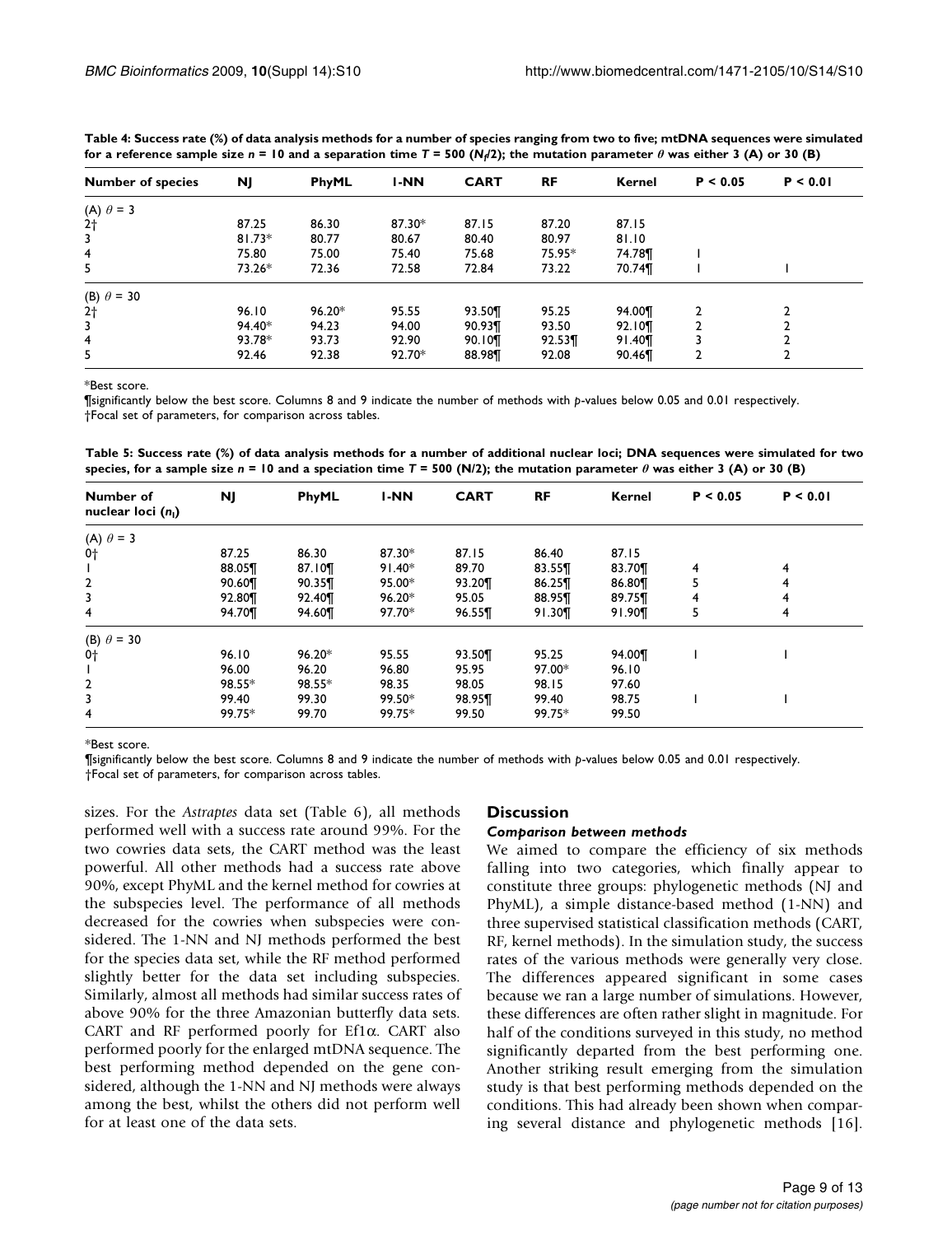| Data set                             | NJ       | PhyML    | <b>I-NN</b> | <b>CART</b> | RF       | Kernel |
|--------------------------------------|----------|----------|-------------|-------------|----------|--------|
| Astraptes                            | 99.36    | $99.36*$ | 99.36       | 98.22       | 99.36    | 99.57* |
| Cowries (species)                    | $95.45*$ | 93.40    | $95.45*$    | 78.40       | 94.65    | 94.45  |
| Cowries (species and subspecies)     | 91.10    | 86.37    | 91.31       | 72.38       | $91.41*$ | 89.20  |
| Amazonian Butterflies (barcode)      | 91.73    | 91.20    | 90.40       | 75.47       | 92.00    | 92.80* |
| Amazonian Butterflies (mtDNA)        | 91.47    | 91.2     | 91.73       | 71.20       | 92.00    | 93.60* |
| Amazonian Butterflies (nuclear gene) | 87.74    | $90.32*$ | $90.32*$    | 52.90       | 80.64    | 89.03  |
|                                      |          |          |             |             |          |        |

#### <span id="page-9-0"></span>Table 6: Success rate (%) of the methods on real data sets

\*Best score.

Here we show that it is still the case when comparing these methods with statistical classification methods.

More specifically, the simulation study shows that at low diversity ( $\theta$  = 3), all methods perform approximately the same. On the other hand, when genetic diversity is high  $(θ = 30)$ , distance methods (NJ, 1-NN) access best the information provided, except for large sample sizes ( $n =$ 25). This was the case over a wide range of speciation times and sample sizes and remained true when there was radiation between more than two species (Table [4\)](#page-8-0). Under these conditions, CART and kernel methods constantly performed poorer than the others. RF was the only statistical classification method that had a similar success as the distance method (1-NN) or the phylogenetic methods (NJ, PhyML). The 1-NN method was the only one which never significantly departed from the best performing method, when it was not itself the best one. It thus appears to be the most reliable.

Among phylogenetic methods, NJ outperforms the maximum-likelihood method (PhyML) in most cases, as already observed by Elias et al. [\[5\]](#page-11-0). While algorithms like PhyML might be more efficient at resolving deep roots in phylogenetic trees, they seem to be less able to discriminate among recently separated taxa. The majority rule that we have applied here for the phylogenetic methods is quite rapid and allows us to perform comparisons on large quantities of simulated data. Note however that this method does not provide a confidence level for assignments. Some methods are available for providing such a confidence level [\[30-32](#page-12-0)]. These are all relatively time-intensive; we did not study them in our extensive simulation scheme, but users should consider them as they could provide an indication of the risk of false assignment of their sample.

Regarding the supervised statistical classification methods, while CART has some known limitations, we could have expected that more elaborate methods like RF or kernel methods would perform better than the simple 1- NN method. This result deserves examination. 1-NN merely states that the query belongs to the same species as the closest sequence, using some specified genetic

distance. It should be noted that this principle applies well to the most difficult cases, those of Figures [1c](#page-2-0) and [1d](#page-2-0), where a mutation is found in only one species but has not reached fixation. This case is related to the process of allele fixation in young species: at this step, some mutations are already "specific", but are not yet "diagnostic". Classification methods like CART and RF may be misled by mutations shared between species. Phylogenetic methods can also be misled because they will consider some closely related individuals belonging to other species. By focusing on the closest neighbour, 1-NN is less likely to be misled by individuals of a wrong species that would share many mutations with the query sequence. In this way, it is a kind of "cheap coalescent method". This may also explain why the 1-NN method, which considers only the closest neighbour, always performs better than methods that also consider more distant neighbours (2-NN, 3-NN, etc., unpublished results).

The supervised classification methods assume independence between the sequences being classified. Their performance strongly relies on how well the learning sample represents variability. These methods might be misled by small sample sizes (especially for high values of  $\theta$ ). In particular, kernel methods were relatively ineffective in our simulations. It could be that they do not deal easily with a number of simultaneous conditions. In particular, supervised learning classification methods such as kernel methods use the learning sample to determine a classification rule. These algorithms assume that the training set is representative of the whole dataset, but this is not always the case when the input space contains few observations from some species if the dimension is high (a few hundred sites, for instance). This may partially explain the lesser performance of kernel methods on simulated data. Furthermore, the performance of kernel methods is strongly conditioned by the choice of the kernel, and the purpose of this study was not to improve each method individually. Here, we used a standard kernel [\[29](#page-12-0)], so this method has a large potential for improvement, given a potentially better choice of kernel. A future development in this context could also be to combine different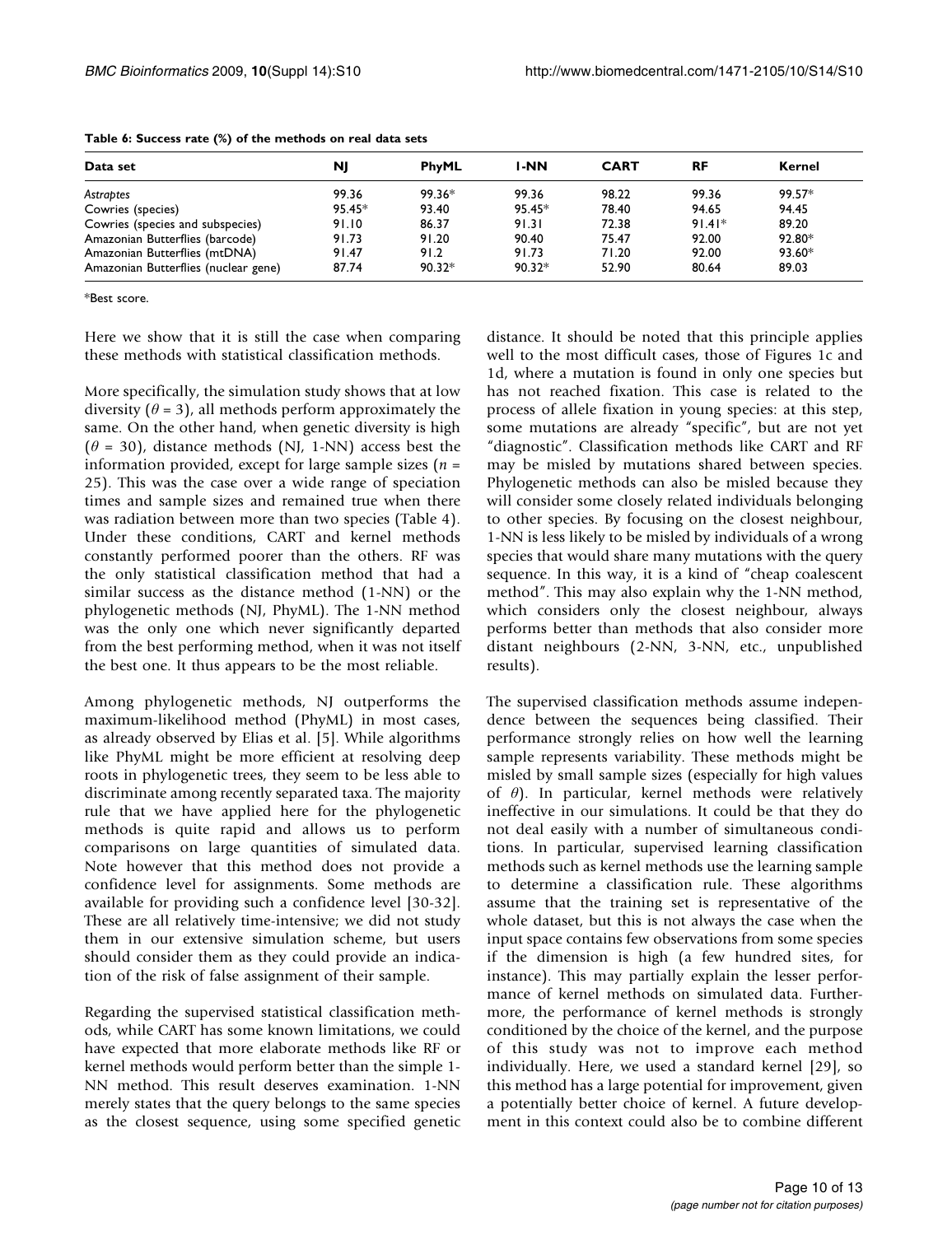methods through an appropriate weighting procedure or aggregation method [[33-35](#page-12-0)]. The kernel methods however performed well on most real data sets (giving the best result in 3 out of 6). As for the simulated data, the real data sets where the kernel method performed worse seem to be the cases where many classes are represented by few members, as for the cowries subspecies dataset.

Results on experimental data sets confirmed also that there is no best method on all data sets, even though the 1-NN method still seemed the most reliable. Real data sets are complex, due to an unknown history that may include gene flow between closely related species and demographic events like population expansions. This may explain why the methods performed differently. Choosing the best method for barcoding is thus a difficult problem. Estimating the  $\theta$  value of the different species, for instance with [\[37](#page-12-0)] estimate, may provide some indication on the method that is likely to be the best for the data set in question. Nevertheless, since no method outperformed the others in all cases, a strategy when dealing with complex data sets may be to assess the performance of different methods on the reference sample set, using a leave-one-out procedure. The method performing the best may then be applied to the query dataset.

# Amount of data required

Besides the need to choose an appropriate method depending on the circumstances, our results clearly show that the performance of all methods clearly depends on the amount of available data. Barcode users can increase either i) the sample size, ii) the amount of information in the sequences by increasing their length or iii) the number of independent loci. For instance, for highly polymorphic species ( $\theta$  = 30), with a sample size of 10, the success rate of most methods was above 95% provided that the species were separated for at least 0.5 $N_f$  generations, where  $N_f$  denotes the effective number of females in the species. For less polymorphic species ( $\theta = 3$ ), the same level of success was reached only when the separation time between species was above or equal to  $N_f$  generations. This need for a high level of polymorphism increases strongly with the number of species considered (Table [4\)](#page-8-0). If the COI sequences show too little polymorphism, extending their length might be useful.

Increasing the reference sample size had a strong positive effect on the success of methods: it increased from as much as 78% to 91% in certain cases (Table [2\)](#page-7-0). Moreover, we considered species with no geographical structuring. For species with genetic structuring across their geographic distribution, increasing again the reference sample size with sampling in several locations would probably be of great help. Finally, for species for which increasing the sample size is not feasible, adding nuclear loci is an alternative possibility (Table [5\)](#page-8-0). This has however a cost, since all individuals of the reference sample need to be genotyped for these additional loci. Nuclear loci also allow us to perform barcoding in cases where the COI locus is useless due to biological peculiarities, such as horizontal transfer and hitchhiking of mitochondria by Wolbachias [see e.g., [[7](#page-11-0)]].

These patterns are confirmed by the study on real data sets. The good performance of all methods with the Astraptes data set can be explained by high separation and large sample sizes of these species, as is apparent on the phylogenetic tree from Hebert et al. [[4](#page-11-0)], while in the cowries data set [[6](#page-11-0)], the low level of separation and the lower sample sizes per species make the methods less efficient. The success rate is even lower for the cowries when considering the subspecies level since the separation times and the sample sizes are even smaller. For the Amazonian butterflies, we could not combine nuclear and cytoplasmic data sets as many individuals were not typed for both genes. Nevertheless, as noted by Elias et al. [[5](#page-11-0)], we were also able to confirm that a nuclear gene  $EFA$  can be used as additional information to the barcode.

# Conclusion

No one method used in this study appears to be the unique and universally best one for barcode data analysis. This is probably due to a variety of historical factors, such as history of speciation events, coalescent properties of the sample and stochasticity of mutation events, resulting in unpredictable data. This is reminiscent of what occurs in phylogenetics, for which no single method has been established as the best one for all cases, ever since Zuckerkandl and Pauling [\[36](#page-12-0)] discovered evolutionary clock scores. This suggests that choosing the best method for barcode interpretation must involve at least two steps. The first consists of an assessment of the methods conditional on the structure of the data. For instance, the efficiency of different methods can be evaluated on the reference sample set, which is generally well-characterized, and comprehensively sampled. In the context of this study, the 1-NN method appeared to be a very reliable method. The second step is to choose a method to apply to the query sequences. An alternative may involve further sequencing, either to sequence more mtDNA or to sequence loci from nuclear DNA. However, this choice is costly and contradicts the wishful universality of the standard barcode.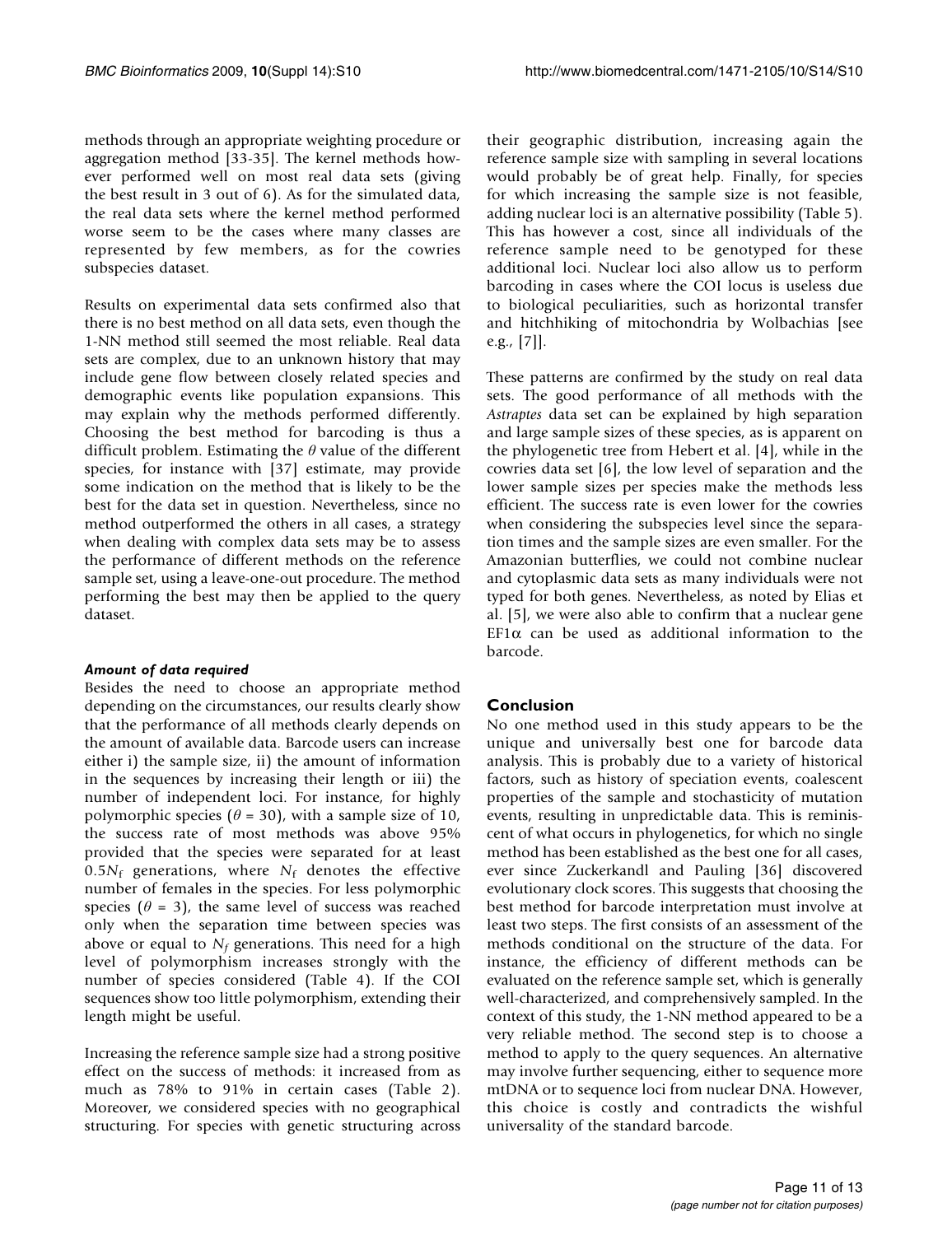<span id="page-11-0"></span>Finally, we note that for methodological purposes, we assumed that queries belonged to one of the species of the reference sample and used methods relevant to this assumption. However, only a fraction of all existing species have been identified by taxonomists. In more sophisticated applications of barcoding, the range of eligible species should not be bounded by the reference sample and DNA barcoding should aim to partition a collection of unresolved query sequences belonging to an unknown number of species.

# Competing interest

The authors declare that they have no competing interests.

# Authors' contributions

The three leading investigators of this project were F. Austerlitz as a geneticist and a modeller, C. Laredo as a statistician and M. Veuille as a geneticist. These three undertook most of the writing of the article. F. Austerlitz designed the simulation procedure and obtained the experimental data from the various databases. He also performed the analyses on real and simulated data sets with the phylogenetic methods. O. David performed the analyses with CART, 1-NN and RF on the simulated data sets and designed the method to use both cytoplasmic and nuclear loci together. B. Schaeffer performed the basic data analyses and the analyses with CART, 1-NN and RF on the real data sets. K. Bleakley performed the analyses with kernel methods on the real and simulated data sets. R. Leblois and M. Olteanu contributed to discussions during advancement of the work.

# Additional material

# Additional file 1

Supplementary Table. Legend: Success rate of the different methods (except kernel methods) for all parameter sets tested Click here for file [http://www.biomedcentral.com/content/supplementary/1471- 2105-10-S14-S10-S1.doc]

# Acknowledgements

This work was in part financially supported by IFORA, a grant of the Agence Nationale de la Recherche to Michel Veuille. Madalina Olteanu was personally supported for three months by this grant through a postdoctoral position. We thank Chris Meyer for kindly sending his cowries data set. We also thank two anonymous reviewers for helpful comments and suggestions.

This article has been published as part of BMC Bioinformatics Volume 10 Supplement 14, 2009: Biodiversity Informatics. The full contents of the supplement are available online at [http://www.biomedcentral.com/1471-](http://www.biomedcentral.com/1471-2105/10?issue=S14) [2105/10?issue=S14.](http://www.biomedcentral.com/1471-2105/10?issue=S14)

#### **References**

- Hebert PD, Ratnasingham S and deWaard JR: [Barcoding animal](http://www.ncbi.nlm.nih.gov/pubmed/12952648?dopt=Abstract) [life: cytochrome C oxidase subunit 1 divergences among](http://www.ncbi.nlm.nih.gov/pubmed/12952648?dopt=Abstract) [closely related species.](http://www.ncbi.nlm.nih.gov/pubmed/12952648?dopt=Abstract) Proc Biol Sci 2003, 270(Suppl 1):S96–9.
- 2. Seifert KA, Samson RA, Dewaard JR, Houbraken J, Levesque CA, Moncalvo JM, Louis-Seize G and Hebert PD: [Prospects for fungus](http://www.ncbi.nlm.nih.gov/pubmed/17360450?dopt=Abstract) [identification using CO1 DNA barcodes, with Penicillium as](http://www.ncbi.nlm.nih.gov/pubmed/17360450?dopt=Abstract) [a test case.](http://www.ncbi.nlm.nih.gov/pubmed/17360450?dopt=Abstract) Proc Natl Acad Sci USA 2007, 104:3901–6.
- 3. Hajibabaei M, Janzen DH, Burns JM, Hallwachs W and Hebert PD: [DNA barcodes distinguish species of tropical Lepidoptera.](http://www.ncbi.nlm.nih.gov/pubmed/16418261?dopt=Abstract) Proc Natl Acad Sci USA 2006, 103:968-71.
- 4. Hebert PD, Penton EH, Burns JM, Janzen DH and Hallwachs W: [Ten](http://www.ncbi.nlm.nih.gov/pubmed/15465915?dopt=Abstract) [species in one: DNA barcoding reveals cryptic species in the](http://www.ncbi.nlm.nih.gov/pubmed/15465915?dopt=Abstract) [neotropical skipper butterfly](http://www.ncbi.nlm.nih.gov/pubmed/15465915?dopt=Abstract) Astraptes fulgerator. Proc Natl Acad Sci USA 2004, 101:14812–7.
- 5. Elias M, Hill RI, Willmott KR, Dasmahapatra KK, Brower AV, Mallet J and Jiggins CD: [Limited performance of DNA barcoding in a](http://www.ncbi.nlm.nih.gov/pubmed/17785265?dopt=Abstract) [diverse community of tropical butterflies.](http://www.ncbi.nlm.nih.gov/pubmed/17785265?dopt=Abstract) Proc R Soc B 2007, 274:2881–9.
- 6. Meyer CP and Paulay G: [DNA barcoding: error rates based on](http://www.ncbi.nlm.nih.gov/pubmed/16336051?dopt=Abstract) [comprehensive sampling.](http://www.ncbi.nlm.nih.gov/pubmed/16336051?dopt=Abstract) PLoS Biol 2005, 3:e422.
- 7. Whitworth TL, Dawson RD, Magalon H and Baudry E: [DNA](http://www.ncbi.nlm.nih.gov/pubmed/17472911?dopt=Abstract) [barcoding cannot reliably identify species of the blowfly](http://www.ncbi.nlm.nih.gov/pubmed/17472911?dopt=Abstract) genus Protocalliphora [\(Diptera: Calliphoridae\).](http://www.ncbi.nlm.nih.gov/pubmed/17472911?dopt=Abstract) Proc R Soc B 2007, 274:1731–9.
- 8. Ratnasingham S and Hebert PDN: [BOLD: The Barcode of Life](http://www.ncbi.nlm.nih.gov/pubmed/18784790?dopt=Abstract) [Data System](RatnasinghamSHebertPDN) [http://www.barcodinglife.org](RatnasinghamSHebertPDN)[.](http://www.ncbi.nlm.nih.gov/pubmed/18784790?dopt=Abstract) Mol Ecol Notes 2007, 7:355–64.
- 9. Eddy SR: [Profile hidden Markov models.](http://www.ncbi.nlm.nih.gov/pubmed/9918945?dopt=Abstract) Bioinformatics 1998, 14:755–63.
- 10. Kelly RP, Sarkar IN, Eernisse DJ and Desalle R: DNA barcoding using chitons (genus Mopalia). Mol Ecol Notes 2007, 7:177-83.
- 11. Saitou N and Nei M: [The neighbor-joining method: a new](http://www.ncbi.nlm.nih.gov/pubmed/3447015?dopt=Abstract) [method for reconstructing phylogenetic trees.](http://www.ncbi.nlm.nih.gov/pubmed/3447015?dopt=Abstract) Mol Biol Evol 1987, 4:406–25.
- 12. Sarkar IN, Planet PJ, Bael TE, Stanley SE, Siddall M, DeSalle R and Figurski DH: [Characteristic attributes in cancer microarrays.](http://www.ncbi.nlm.nih.gov/pubmed/12474425?dopt=Abstract) Journal of Biomedical Informatics 2002, 35:111-22.
- 13. Matz MV and Nielsen R: A likelihood ratio test for species membership based on DNA sequence data. Philosophica<br>Transactions of the Royal Society B-Biological Sciences 2005, 360:1969–74.
- 14. Nielsen R and Matz M: [Statistical approaches for DNA](http://www.ncbi.nlm.nih.gov/pubmed/16507534?dopt=Abstract) [barcoding.](http://www.ncbi.nlm.nih.gov/pubmed/16507534?dopt=Abstract) Syst Biol 2006, 55:162–69.
- 15. Abdo Z and Golding GB: [A step toward barcoding life:](http://www.ncbi.nlm.nih.gov/pubmed/17366136?dopt=Abstract) [A model-based, decision-theoretic method to assign genes](http://www.ncbi.nlm.nih.gov/pubmed/17366136?dopt=Abstract) [to preexisting species groups.](http://www.ncbi.nlm.nih.gov/pubmed/17366136?dopt=Abstract) Syst Biol 2007, 56:44–56.
- 16. Ross HA, Murugan S and Li WLS: [Testing the reliability of](http://www.ncbi.nlm.nih.gov/pubmed/18398767?dopt=Abstract) [genetic methods of species identification via simulation.](http://www.ncbi.nlm.nih.gov/pubmed/18398767?dopt=Abstract) Syst Biol 2008, 57:216–30.
- 17. Guindon S and Gascuel O: [A simple, fast, and accurate](http://www.ncbi.nlm.nih.gov/pubmed/14530136?dopt=Abstract) [algorithm to estimate large phylogenies by maximum](http://www.ncbi.nlm.nih.gov/pubmed/14530136?dopt=Abstract) [likelihood.](http://www.ncbi.nlm.nih.gov/pubmed/14530136?dopt=Abstract) Syst Biol 2003, 52:696–704.
- 18. Laval G and Excoffier L: [SIMCOAL 2.0: a program to simulate](http://www.ncbi.nlm.nih.gov/pubmed/15117750?dopt=Abstract) [genomic diversity over large recombining regions in a](http://www.ncbi.nlm.nih.gov/pubmed/15117750?dopt=Abstract) [subdivided population with a complex history.](http://www.ncbi.nlm.nih.gov/pubmed/15117750?dopt=Abstract) Bioinformatics 2004, 20:2485–87.
- 19. Kimura M: [A simple method for estimating evolutionary rates](http://www.ncbi.nlm.nih.gov/pubmed/7463489?dopt=Abstract) [of base substitutions through comparative studies of](http://www.ncbi.nlm.nih.gov/pubmed/7463489?dopt=Abstract) [nucleotide sequences.](http://www.ncbi.nlm.nih.gov/pubmed/7463489?dopt=Abstract) J Mol Evol 1980, 16:111–20.
- 20. Hastie T, Tibshirani R and Friedman JH: The elements of statistical learning: data mining, inference, and prediction. New York: Springer; 2001.
- 21. Paradis E, Claude J and Strimmer K: [APE: Analyses of](http://www.ncbi.nlm.nih.gov/pubmed/14734327?dopt=Abstract) [Phylogenetics and Evolution in R language.](http://www.ncbi.nlm.nih.gov/pubmed/14734327?dopt=Abstract) Bioinformatics 2004, 20:289–90.
- 22. R Development Core Team: R: A language and environment for statistical computing. <http://www.R-project.org>.
- 23. Fix E and Hodges JL: Discriminatory analysis, nonparametric discrimination: Consistency properties. Technical Report 4, USAF School of Aviation Medicine. Randolph Field, Texas 1951.
- 24. Breiman L, Freidman J, Olsen R and Stone C: Classification and regression trees.New-York, NY: Chapman and Hall; 1984.
- 25. Therneau TM, Atkinson B and Ripley B: rpart: recursive partitioning. R package. [http://cran.r-project.org/web/packages/](http://cran.r-project.org/web/packages/rpart/) [rpart/.](http://cran.r-project.org/web/packages/rpart/)
- 26. Breiman L: Random forests. Mach Learn 2001, 45:5–32.
- 27. Liaw A and Wiener M: Classification and regression by randomForest. R News 2002, 2:18–22.